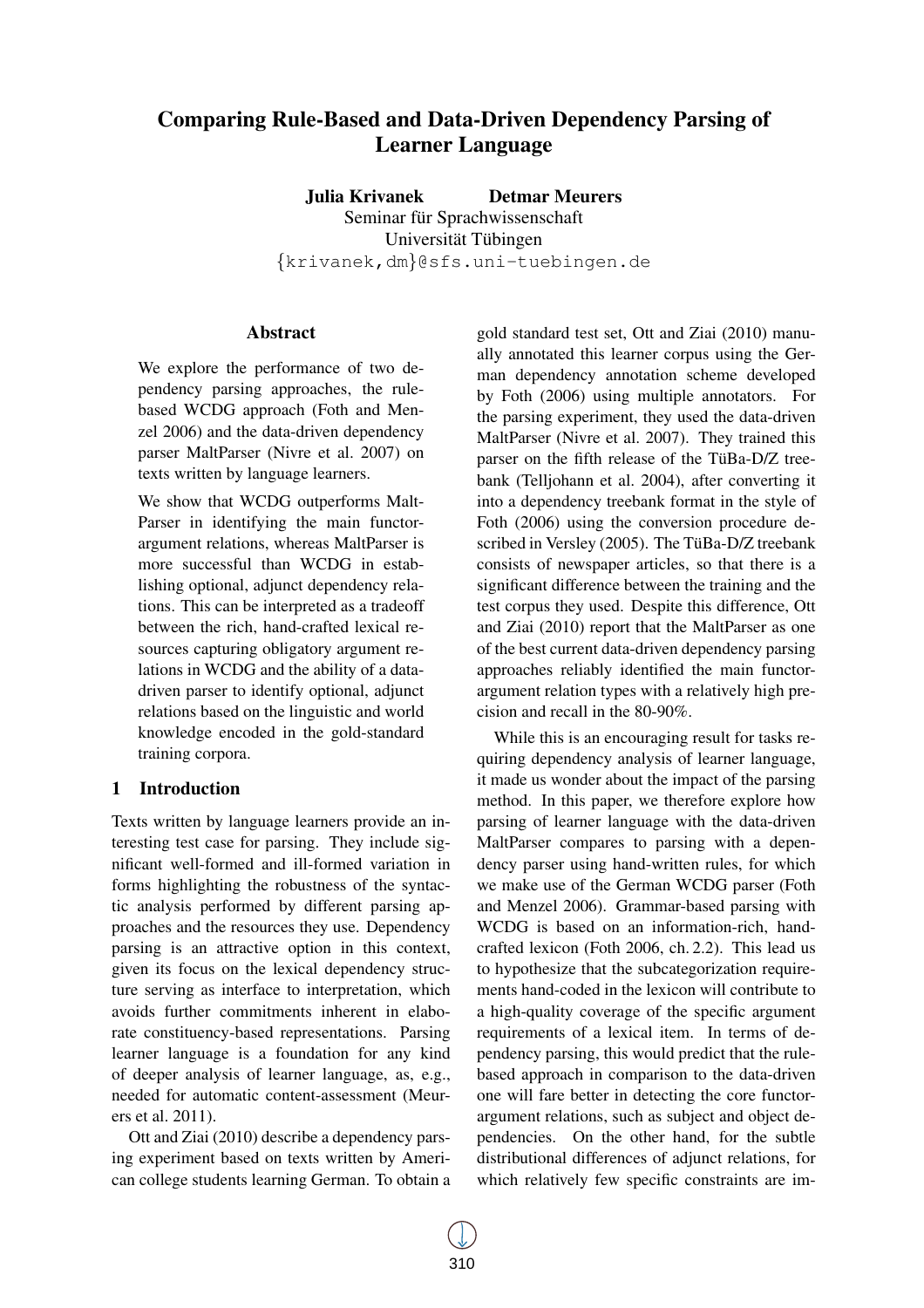posed by theoretical linguistic models, a statistical approach trained on corpora – which by their nature encode a combination of language competence, use, and world knowledge – may well fare better.

## 2 Parsing experiments: The setup

Learner language test corpus We base our parsing experiments on the learner corpus of Ott and Ziai (2010). It is a sub-corpus of the Corpus of Reading Comprehension Exercises in German (CREG, Meurers et al. 2010), which we will refer to as CREG-109. It consists of 109 sentences representing answers to reading comprehension exercises written by US college students at the beginner and intermediate levels of German programs. An example for a learner answer (LA) from the CREG-109 corpus is shown below, where we also show the reading comprehension question (Q) and the teacher's target answer (TA) (but for space reasons not the reading text itself).

- Q: *Warum sollte er nicht lachen?* Why should he not laugh?
- TA: *Er sollte nicht lachen, weil das Kind schlaft. ¨* He should not laugh because the baby is sleeping.
- LA: *Er sollte nicht lachen für das schlafende Baby.*

He should not laugh for the sleeping baby.

Ott and Ziai (2010) semi-automatically annotated the corpus with STTS part-of-speech tags (Thielen et al. 1999) by running TreeTagger (Schmid 1994) followed by a manual correction phase. On this basis, they manually annotated the corpus according to the dependency annotation scheme devised by Foth (2006), relying on three annotators for each sentence and adjudication for any disagreement to ensure a high quality annotation.

Training MaltParser For data-driven parsing, we essentially followed the setup of Ott and Ziai (2010). We used MaltParser, a system for transition-based dependency parsing (Nivre et al. 2007). The system supports inducing a parsing model from a corpus which has been annotated with dependencies and to parse previously unseen data using the induced model. For training Malt-**Parser**, we used 90% of the dependency treebank version of the TüBa-D/Z treebank (Telljohann et al. 2004), a corpus consisting of German

news texts for which dependency representations in the style of Foth (2006) were obtained with the help of the conversion procedure described in Versley (2005). Training was performed using the LIBSVM learning algorithm and 2-Planar Arc-Eager transition system (Gómez-Rodríguez and Nivre 2010), a linear-time algorithm which is capable of handling limited non-projectivity. The resulting parsing model was used for all MaltParser results reported on in this paper.

Native language test corpus We used sentences from the remaining  $10\%$  of the TüBa-D/Z dependency treebank as a benchmark test corpus to be able to identify the effect of text type and the impact of parsing learner language in contrast to native language – in line with the well-known fact that parser performance is text type dependent and some text types are more difficult to parse than other ones (Versley 2005). To ensure effective parsing with WCDG, we removed 8% of the sentences, which had character set encoding problems and lexical coverage issues, resulting in a test set of 4142 sentences which we will refer to as TüBa-D/Z test corpus.

The WCDG parser integrates a statistical POS tagger (TnT, Brants 2000) and cannot easily be provided with input including gold standard tags. To make the input to both parsers identical, we thus ran the TnT tagger using the STTS tagset on the CREG-109 and the TüBa-D/Z test corpora and used these automatically tagged version as input for parsing with the MaltParser.

WCDG Parser The WCDG parser representing rule-based dependency parsing in our experiments is an implementation of weighted constraint dependency parsing for German (Foth and Menzel 2006). The WCDG parser allows constraints to express any formalizable property of a dependency tree and the weights for constraints were assigned manually. Parsing with such a WCDG is NP-complete and thus can result in nontermination and efficiency problems. Instead of a full search (*netsearch*) we thus selected *frobbing* as a heuristic search option. Efficiency still remains an issue, so that for our experiments we used the hybrid version of the WCDG parser (Foth and Menzel 2006), which together with a rulebased dependency grammar makes use of a chunker, a supertagger, and a probabilistic shift-reduce parser for labeled dependency trees as stochastic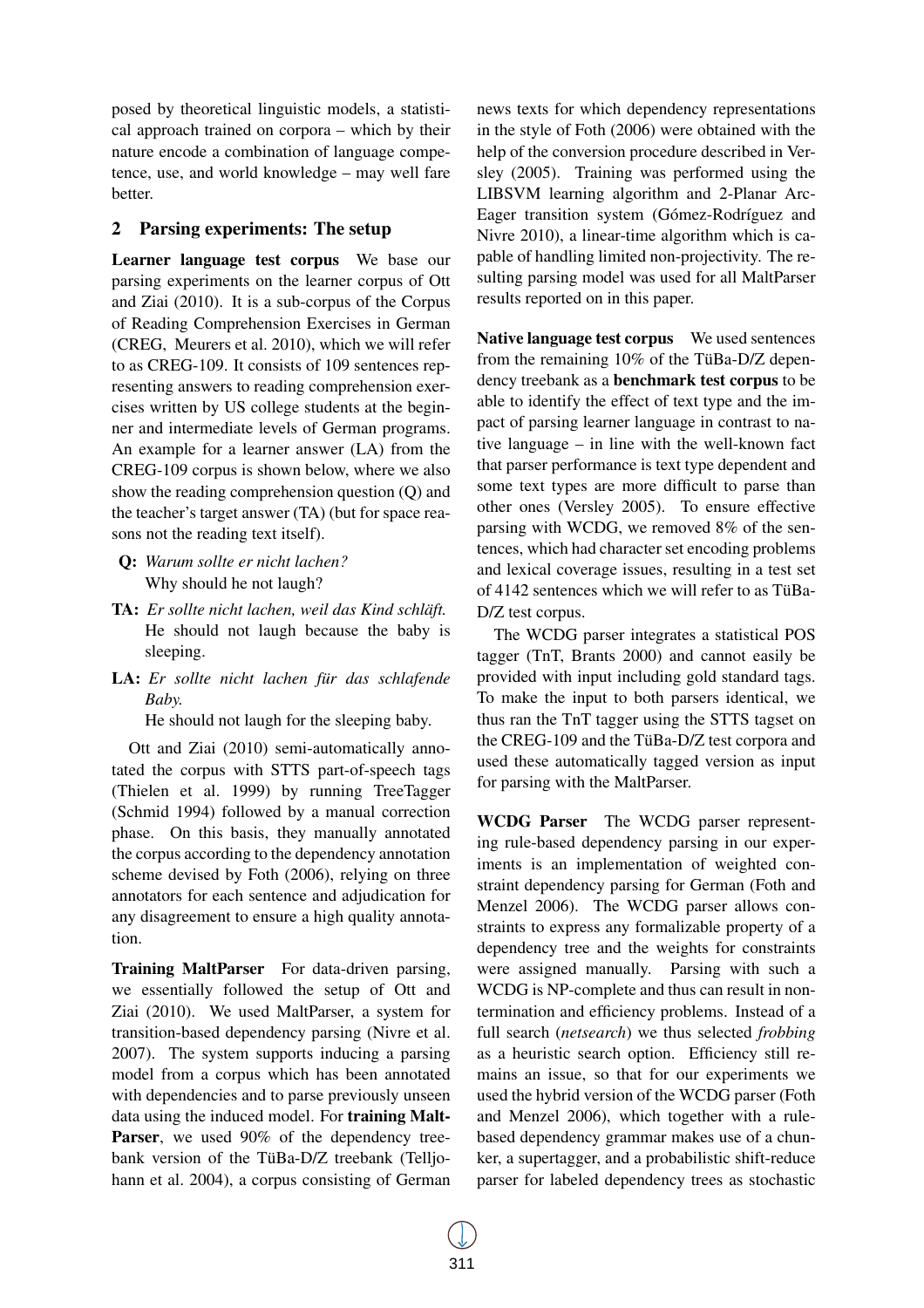predictor components. While the overall WCDG system successfully tackles parsing of the learner language and the native language test corpus and provides some interesting results, which we now turn to, efficiency clearly is not competitive with statistical dependency parsing, with parse times of several minutes for CREG-109 and several days for the TüBa-DZ test set.

#### 3 Results

#### 3.1 Quantitative evaluation

For the quantitative evaluation we used the *eval.pl* tool from the CoNLL-X shared task on dependency parsing (Buchholz and Marsi 2006). Table 1 sums up the labeled (LAS) and unlabeled (UAS) attachment scores obtained for parsing the CREG- $109$  and TüBa-DZ test sets with the MaltParser, and Table 2 shows the WCDG parser results.

|                                      | $ $ LAS | $\parallel$ UAS $\parallel$ $\delta$ (LAS,UAS) |
|--------------------------------------|---------|------------------------------------------------|
| TüBa-D/Z    84.04%   87.25%    3.21% |         |                                                |
| CREG-109 78.12% 84.56% 6.44%         |         |                                                |
|                                      |         | $\  = 3.23\%$ diff.                            |

Table 1: MaltParser results

|                                      | $\parallel$ LAS | UAS | $\parallel \delta$ (LAS,UAS) |
|--------------------------------------|-----------------|-----|------------------------------|
| TüBa-D/Z    81.42%   85.71%    4.29% |                 |     |                              |
| CREG-109 79.28% 86.36% 7.08%         |                 |     |                              |
|                                      |                 |     | $\  = 2.79\% \text{ diff.}$  |

#### Table 2: WCDG results

Looking at the results for the learner language test corpus CREG-109, we find that both parsers achieve similar overall results. The WCDG results for parsing the native TüBa-D/Z test corpus for the labeled case are slightly better than for the CREG-109 learner corpus (2.14%), whereas for the unlabeled case the performance for the learner corpus is slightly better (0.65%), probably due to the more complex nature of the TüBa-D/Z news sentences. The linguistic generalizations manually encoded in the WCDG grammar thus appear to be surprisingly applicable to the learner language properties, resulting in a robust parsing performance. MaltParser, on the other hand, with a drop of 5.92% in labeled and 3.31% in unlabeled dependency results between native and learner data shows more clearly that it was trained on the native language news corpus TüBa- $D/Z$  and thereby learned specifics of language and text type which

do not generalize that well to reading comprehension answers written by language learners.

An interesting issue arises when one investigates the clear drop between the labeled (LAS) and the unlabeled attachment (UAS) results which arises for both parsers. This drop is significantly larger for the CREG-109 learner corpus than for the native TüBa-DZ corpus, which was also observed by Ott and Ziai (2010) in their CREG-109 parsing experiments with the MaltParser. They hypothesize that this gap may result from the presence of ungrammatical sentences in the corpus.

We investigated this hypothesis for the WCDG parsed CREG-109 corpus by manually inspecting all the relations which were correctly detected but assigned false labels. In other words, we inspected the 53 cases where the parser assigned correct relations but false labels, causing the 7.08% difference between the LAS (79,28%) and UAS (86,36%) results in WCDG parsing CREG-109. We found that 21 of these relations received false labels as the result of an ungrammaticality related to that dependency. We tested this by parsing a corrected version of the sentence with WCDG and observing that the parser then assigned the proper label for the dependency in question. Out of the 53 correctly identified relations with false labels (7.08% of all errors), the 21 cases correspond to 2.8% of all errors which are the result of ungrammaticality. This corresponds exactly to the 2.79% difference in  $\delta$ (LAS,UAS) between native and learner corpora results of WCDG, fully confirming the hypothesis.

As an example, consider the sentence in (1) and its WCDG parse in Figure 1.

(1) *Sein Eltern hat BA geholfen.* his parents has BA helped



Figure 1: WCDG parser fails to identify subject and object due to subject-verb agreement error

The black solid lines represent correct dependencies identified by the parser, the red dashed de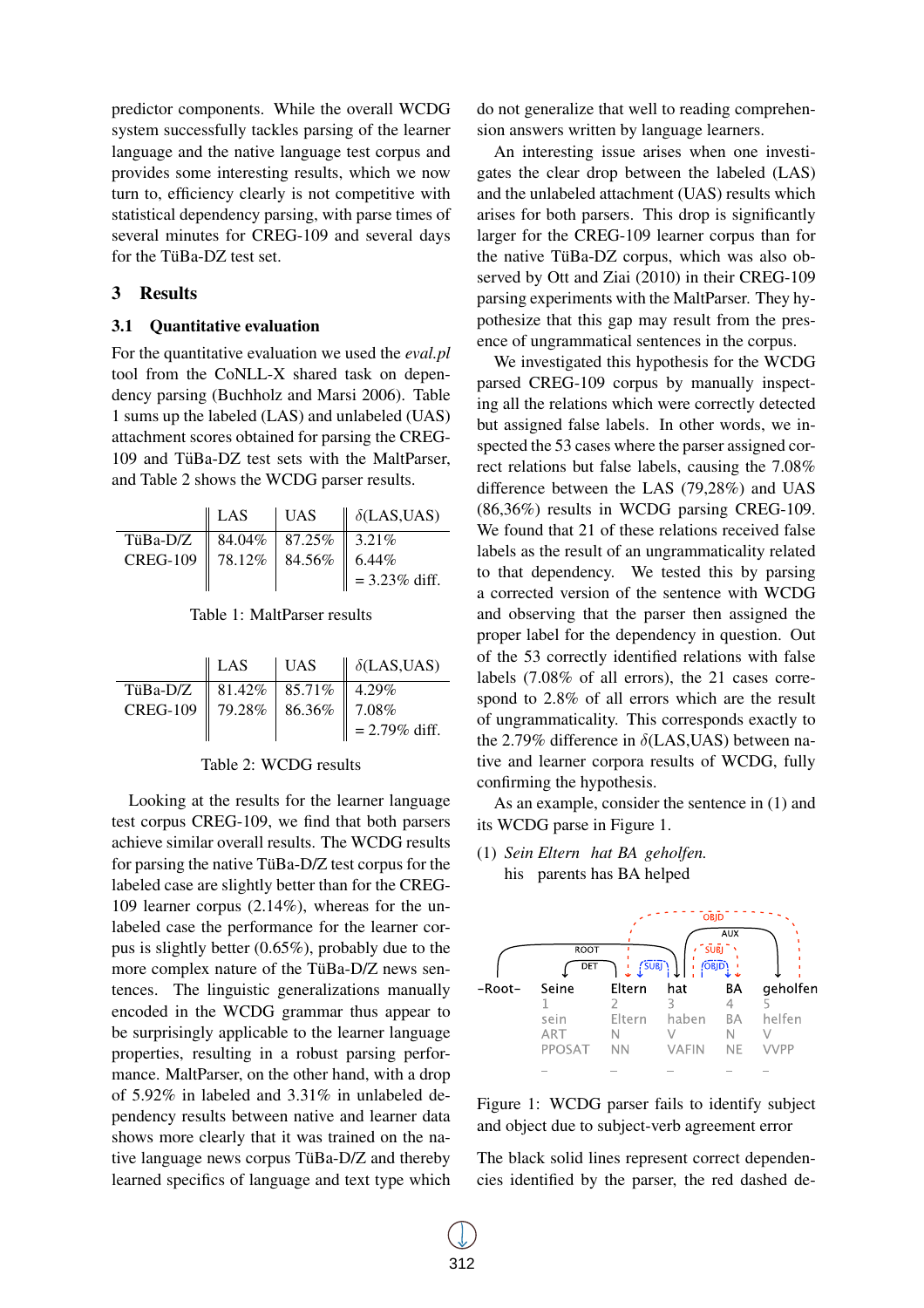pendencies are dependencies incorrectly posited by the parser, and the blue dash-dotted lines are correct dependencies which were not identified by the parser. The learner used a third person singular verb form *hat (has)*, which causes the parser to reject the plural *Eltern (parents)* as subject (despite the singular article *sein (his)*) and to label the dependency with *BA* as the subject instead of as a dative object.

Results for different dependency types To investigate the hypothesis formulated in the introduction that the different parsing approaches will show differences in the way they handle argument compared to the way they handle adjunct relations, we need to take a closer look at the two sets of labeled dependency types. The dependency annotation scheme of Foth (2006) distinguishes a range of argument relations. Given the small size of the CREG-109 corpus, we here focus on the most common ones, for which we have over 10 instances each: SUBJ (subject), OBJA (accusative object), PRED (predicate), and AUX (argument of auxiliary verb). Among the adjuncts, the most common ones are ADV (adverbial modifier) and PP (prepositional adjunct). Note that Foth (2006) uses the labels PP and ADV for grammatical *functions* (adjunct, modifier), different from the typical usage of those labels for grammatical *categories*.

Table 3 shows the results by dependency type for both parsers in percentage figures for precision and recall. The numbers in bold are the best results for a given dependency type.

|                        |                    | MaltParser |       | WCDG   |       |  |
|------------------------|--------------------|------------|-------|--------|-------|--|
| Label                  | #                  | Recall     | Prec. | Recall | Prec. |  |
|                        | Argument relations |            |       |        |       |  |
| <b>SUBJ</b>            | 95                 | 84.21      | 80.00 | 87.37  | 86.46 |  |
| <b>OBJA</b>            | 52                 | 65.38      | 70.83 | 75.00  | 75.00 |  |
| <b>PRED</b>            | 26                 | 61.54      | 69.57 | 57.69  | 83.33 |  |
| <b>AUX</b>             | 23                 | 60.87      | 87.50 | 73.91  | 94.44 |  |
| Modifier relations     |                    |            |       |        |       |  |
| <b>ADV</b>             | 44                 | 65.91      | 56.86 | 65.91  | 48.33 |  |
| <b>PP</b>              | 32                 | 75.00      | 55.81 | 71.88  | 43.40 |  |
| Coordination relations |                    |            |       |        |       |  |
| <b>KON</b>             | 49                 | 63.27      | 67.39 | 67.35  | 76.74 |  |
| СI                     | 39                 | 82.05      | 86.49 | 89.74  | 92.11 |  |

Table 3: CREG-109 results for the most common argument and adjunct dependency types

We see that in line with our hypothesis, the WCDG parser performs better for each of the lex-

ically subcategorized arguments, the *subject*, *accusative object* and *predicative complements*, and *auxiliary verbal complements* dependencies. The data-driven MaltParser, on the other hand, performs better in identifying *adverbial modifiers* and *prepositional adjuncts*.

The two coordination relations CJ (conjunct) and KON (non-final coordination conjunct) are a special case, because coordinated elements can function as adjuncts or as arguments. We thus manually inspected the coordination relations in the CREG-109 corpus and found that only 3 (about 6 %) of the KON relations in this corpus involve adjuncts. The fact that WCDG parser here outperforms the MaltParser on KON thus also confirms the hypothesis that WCDG is better in detecting argument relations. In the same vein, for the CJ relation the only case where WCDG performed worse than MaltParser is an adjunct case.

The CREG-109 corpus is very small, though, and the small number of instances for each dependency type (shown in the # column) should caution us against overinterpreting these results. On the other hand, we can take a closer look at the parsing results for the larger, native TüBa-D/Z test corpus to see whether we can obtain further support for the interpretation. Table 4 shows the results of parsing the TüBa-D/Z test corpus.

|                        |                    | MaltParser |       | WCDG   |       |  |  |
|------------------------|--------------------|------------|-------|--------|-------|--|--|
| Label                  | #                  | Recall     | Prec. | Recall | Prec. |  |  |
|                        | Argument relations |            |       |        |       |  |  |
| <b>SUBJ</b>            | 5408               | 83.54      | 87.05 | 89.00  | 89.64 |  |  |
| <b>OBJA</b>            | 2658               | 75.43      | 72.96 | 79.83  | 82.15 |  |  |
| PRED                   | 1044               | 66.48      | 71.77 | 60.82  | 76.51 |  |  |
| <b>AUX</b>             | 2236               | 85.73      | 89.41 | 91.77  | 96.11 |  |  |
| Modifier relations     |                    |            |       |        |       |  |  |
| <b>ADV</b>             | 5115               | 78.92      | 77.78 | 69.72  | 64.13 |  |  |
| PP                     | 5562               | 71.88      | 72.26 | 69.67  | 62.92 |  |  |
| Coordination relations |                    |            |       |        |       |  |  |
| <b>KON</b>             | 2531               | 76.37      | 71.70 | 62.90  | 71.42 |  |  |
| СJ                     | 2164               | 90.48      | 91.41 | 86.18  | 83.74 |  |  |

Table 4: TüBa-D/Z results for the most common argument and adjunct dependency types

The table confirms the picture we found for the learner corpus. Again, the WCDG parser obtained the better precision and recall figures for the argument relations (with one exception, the recall of the PRED relation). This is particularly remarkable since we trained the MaltParser on (the  $90\%$  development subset of) the TüBa-D/Z cor-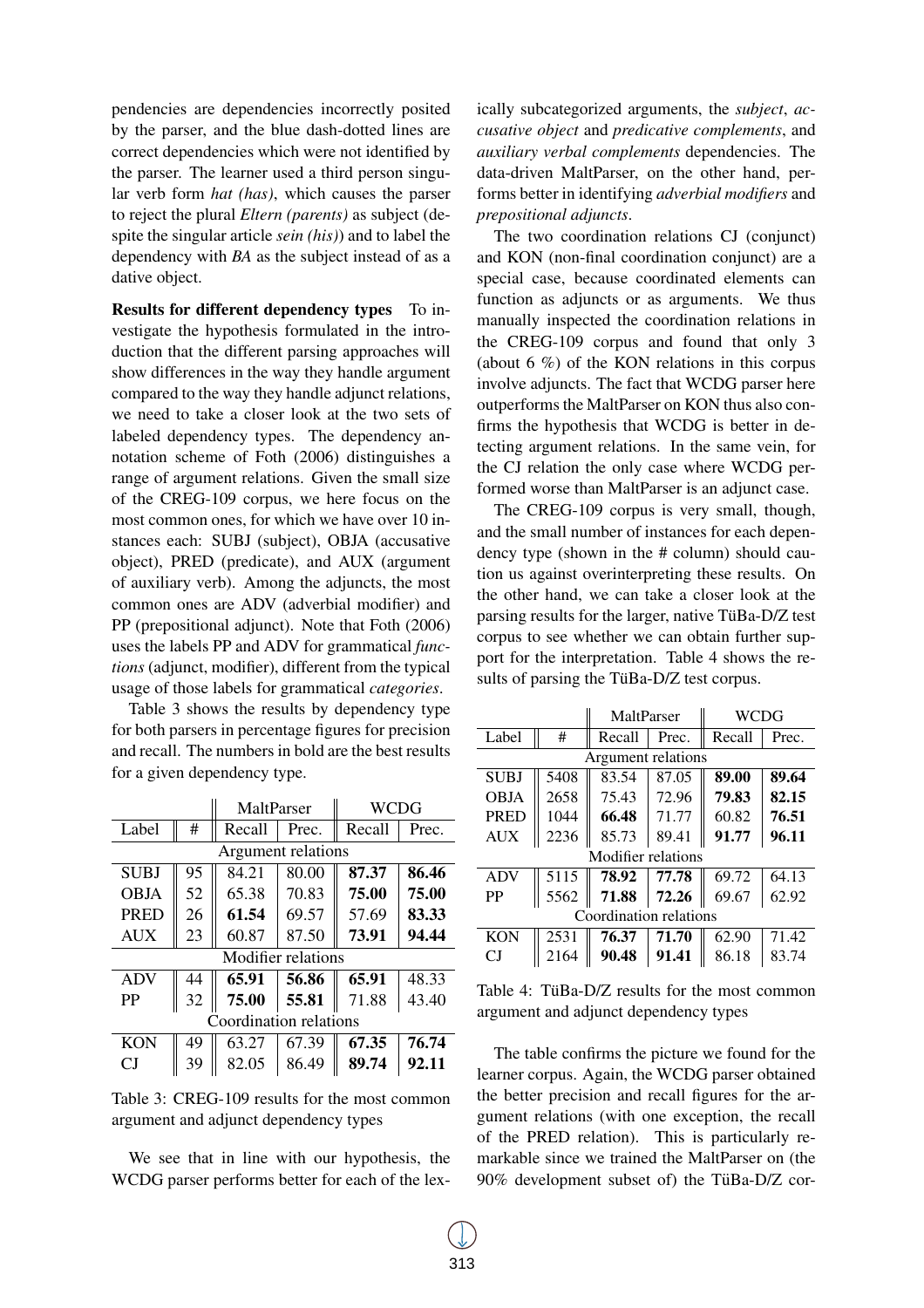

Figure 2: MaltParser: wrong analysis of ill-formed auxiliary verb dependency



Figure 3: WCDG parser: correct analysis of ill-formed auxiliary verb dependency

pus, which should give it an advantage when parsing the TüBa-D/Z test set. It does indeed improve the results compared to those for the CREG-109, but not enough to overtake the WCDG parser, where the hand-specified lexical subcategorization information apparently is sufficient to maintain an edge. For the modifier relations, on the other hand, the MaltParser significantly outperformed the WCDG parser as expected, confirming the hypothesis that a data-driven parser is better at capturing the characteristics of optional, adjunct relations from those observed in the training data.

The TüBa-D/ $Z$  results for the coordination relations KON and CJ, however, are the inverse of the ones we obtained for the CREG-109 corpus. This could be due to the proportion of arguments and adjuncts which are coordinated in the TüBa- $D/Z$ corpus, where the number of coordinated adjuncts is predicted to be higher than in the learner corpus.

## 3.2 Aspects of a qualitative analysis

Complementing the quantitative analysis, we performed a qualitative inspection of the results obtained for the CREG-109 learner corpus to gain a better understanding of the problems which arise in parsing learner language and how the two parsers differ in this respect.

WCDG: robust parsing of ill-formed AUX An interesting aspect of the results in Tables 3 and 4 is that the scores for identifying arguments of auxiliary verbs are particularly high for the WCDG parser compared to MaltParser, which raises the question why this is the case.

Example (2) illustrates a case where the ungrammatical combination of *ist (is)* with *studieren (study)* prevented the MaltParser from identifying an AUX relation, as shown in Figure 2.

#### (2) *Er ist studieren Germanistik und Padagogik. ¨* he is study German and Pedagogy

The target form of the learner most likely was the English progressive *is studying*, which does not exist as such in German; alternatively, if the learner targeted a perfect tense construction, he chose the wrong auxiliary for this verb and the wrong form for the verbal complement.

Figure 3 shows that the WCDG parser did identify an AUX dependency. Inspection of the WCDG grammar showed that this happens because the WCDG grammar licenses a particular type of passive where the auxiliary *ist* combines with a *zu*-infinitive. For the example (2), the WCDG parser penalized the absence of the particle *zu*, but still this (incorrect) passive analysis achieved the highest weight so that the relation between *ist* and *studieren* was labeled AUX, the most meaningful way to connect these two verbs.

WCDG: robust parsing of subjectless sentences Another interesting issue arises around the analysis of subjects. Example (3) shows an ungrammat-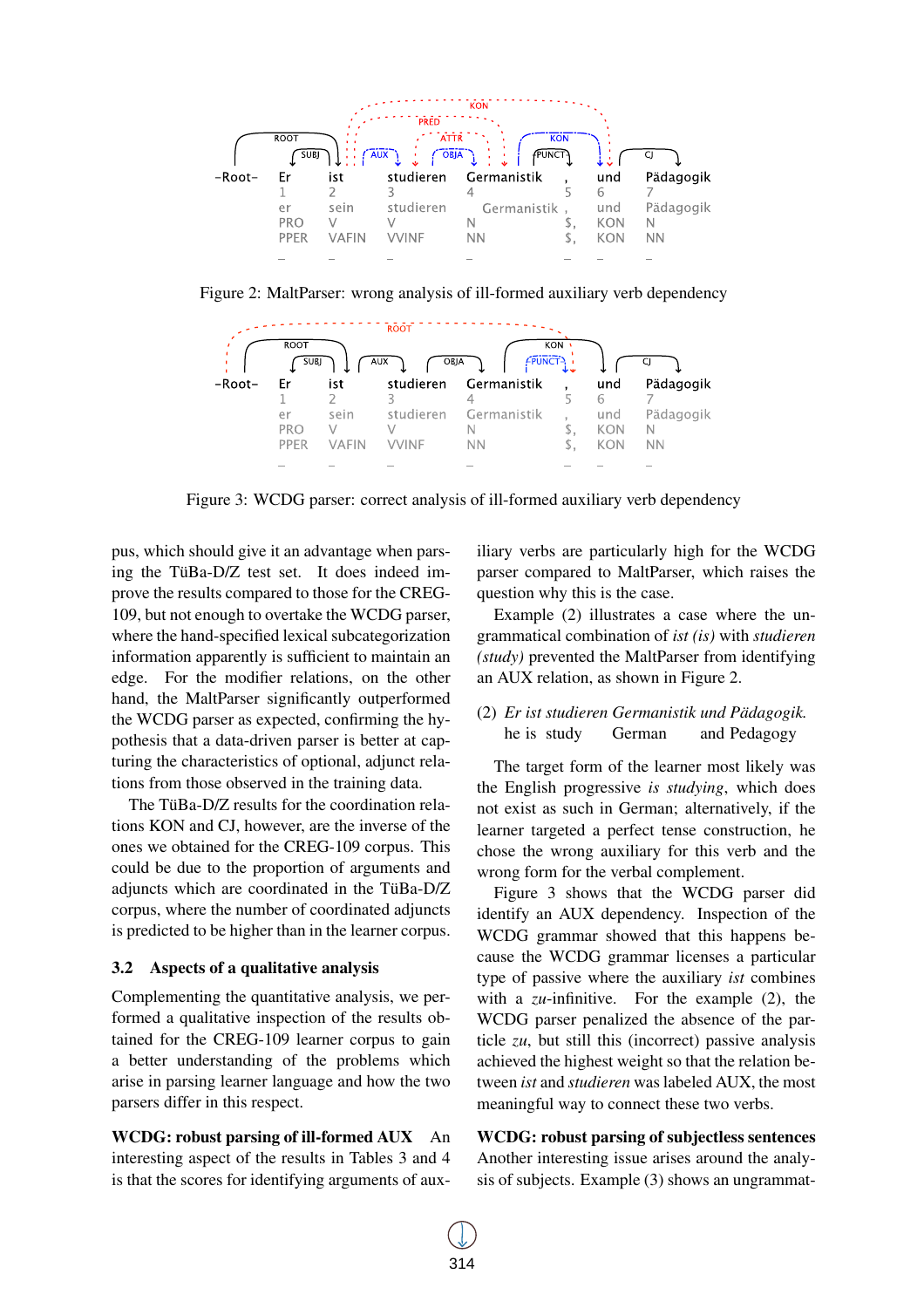

Figure 4: MaltParser: wrong analysis of a sentence missing the subject



Figure 5: WCDG parser: correct analysis of a sentence missing the subject

ical learner sentence in which the subject is missing (which, different from English, is possible in German in specific cases).

## (3) *Vielleicht adoptieren ein Kind. Nein.* perhaps adopt $_{plur}$  a child no

The analysis of the MaltParser is shown in Figure 4. It posits a subject relation between the finite verb *adoptieren (adopt)* and *Kind (child)*, despite the fact that this relation violates subject-verb agreement between the singular *Kind* and the plural *adoptieren*. Essentially, MaltParser always attempts to identify a subject in a sentence.

Figure 5 shows the WCDG analysis for this sentence. In the WCDG grammar there are restrictions on the cases when a subject can be ordered to the right of a predicate. The sentence under discussion is not among those cases. Thus *Kind* is correctly identified as a object in an overall analysis of a sentence missing a subject.

Naturally, the generalizations captured in the WCDG grammar do not always succeed in balancing the evidence and regularities appropriately for learner language. Example (4), another sentence with a missing subject, is a case in point.

(4) *Rockmusik horen ¨ und Mundharmonika spielen* rock music hear and mouth harp play

Figure 6 shows that in contrast to the sentence we saw in Figure 5, the WCDG parser did not recognize that the subject is missing here and just like the MaltParser labeled the relations between the verbs and the corresponding nouns as subject instead of as objects. The reason for this is a word order rule in the grammar, where a subject in front of a predicate is weighted higher than an object.

## 4 Conclusion

The aim of this paper was to investigate and compare the performance of a data-driven and a rulebased dependency parsing approach for a learner corpus and a native control corpus. In pursuit of this goal, we reported on parsing experiments with the MaltParser and the WCDG parser for the  $CREG-109$  and a subset of the TüBa-DZ and reported overall results as well as an analysis in terms of the main argument and adjunct relations.

The results highlighted the different strengths of the two parsing approaches. The rich lexical resources of the WCDG parser apparently provide an advantage for identifying the main functor-argument relations, whereas the capability of the supervised machine learning approach of the MaltParser to identify subtle statistical differences in the training data seems to gives it an edge in the analysis of optional, adjunct relations.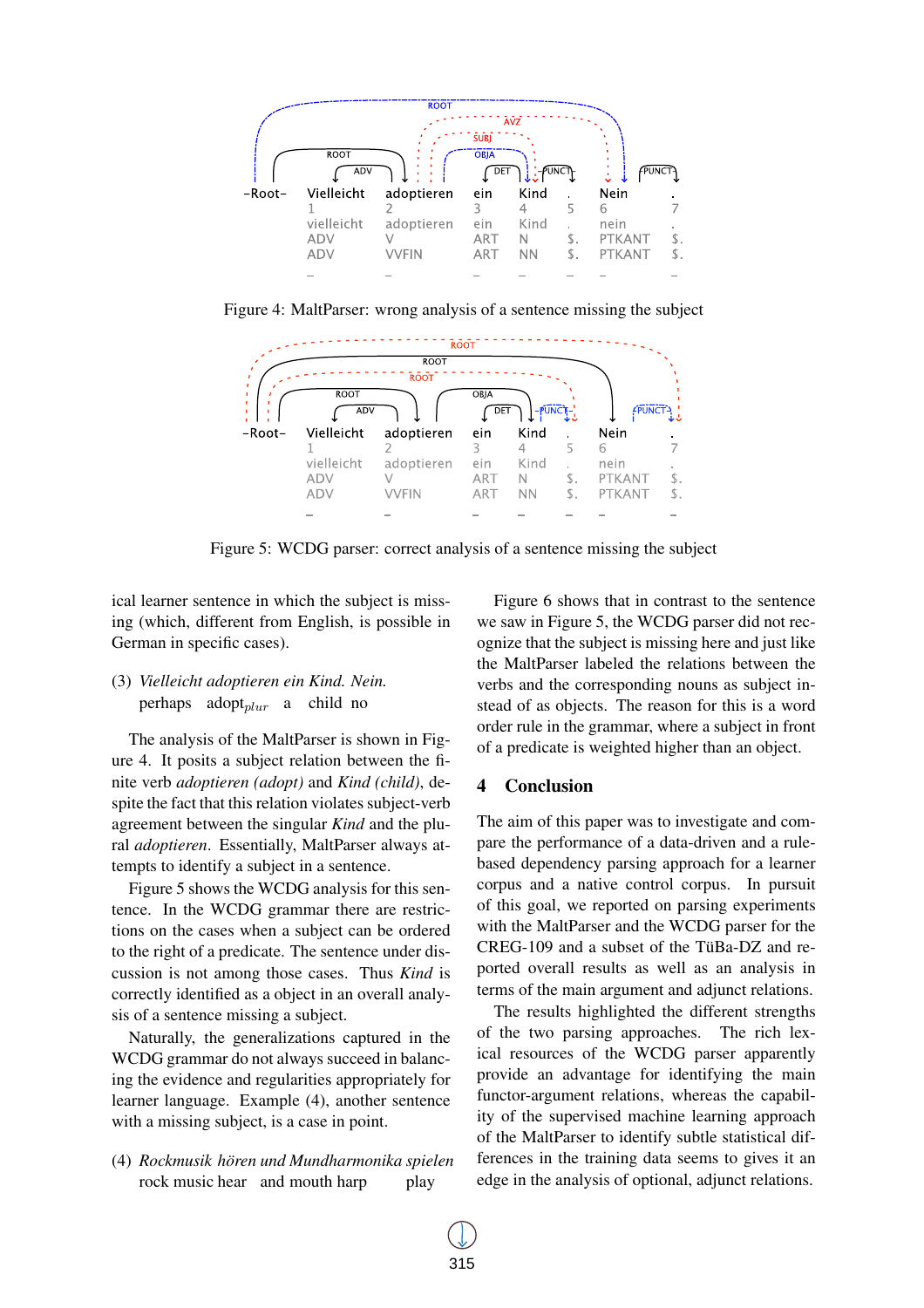

Figure 6: Wrong analysis of both parsers due to word order

In the broader context, this insight essentially lends support to the pursuit of hybrid approaches and parser combinations (e.g., Khmylko et al. 2009; Øvrelid et al. 2009). The learner language domain poses additional challenges to the prioritization of different sources of information is important given that certain language properties are known not to be reliably realized by language learners. While in this paper we have focused on comparing data-driven and rule-based dependency parsing of learner language, an underlying issue which requires more attention is what exactly a dependency analysis of learner language should look like, which has started to receive some attention (Dickinson and Ragheb 2009; Rosén and Smedt 2010; Hirschmann et al. 2010). As far as we see, the criteria crucially depend on the purpose of the analysis, so different types (or multiple layers) of dependency analysis will be needed. On the one hand, a robust dependency analysis glossing over any learner language specifics is needed as a step towards robustly building meaning representations and related processes in applications. On the other hand, detailed dependency analyses based on the various types of evidence that are available when interpreting learner data (morphological, syntactic, and semantic evidence in the data itself, and information about the learner and the task for which the language was produced) could be particularly useful for identifying specific learner language aspects as part of research investigating second language acquisition.

In terms of outlook, while the analysis of the parsing results for the small CREG-109 learner corpus is fully supported by the results obtained for the larger TüBa-DZ test corpus, we would like to extend the analysis to more argument and adjunct relations, for which a larger learner corpus is needed. A larger release of CREG data will become available so that we plan to tackle an extended evaluation based on that larger data set.

#### Acknowledgments

We would like to thank Yannick Versley, Niels Ott, Ramon Ziai and the anonymous Depling reviewers for their helpful suggestions and discussion.

## **References**

- Thorsten Brants, 2000. TnT A Statistical Partof-Speech Tagger. In *Proceedings of the Sixth Conference on Applied Natural Language Processing*. Association for Computational Linguistics, pp. 224–231.
- Sabine Buchholz and Erwin Marsi, 2006. CoNLL-X shared task on multilingual dependency parsing. In *CoNLL-X '06: Proceedings of the Tenth Conference on Computational Natural Language Learning*. Association for Computational Linguistics, Morristown, NJ, USA, pp. 149–164.
- Markus Dickinson and Marwa Ragheb, 2009. Dependency Annotation for Learner Corpora. In *Proceedings of the Eighth Workshop on Treebanks and Linguistic Theories (TLT-8)*. Milan, Italy.
- Kilian Foth, 2006. *Eine umfassende Constraint-Dependenz-Grammatik des Deutschen*. Technical report, Universität Hamburg.
- Kilian A. Foth and Wolfgang Menzel, 2006. Hybrid parsing: using probabilistic models as predictors for a symbolic parser. In *Proceedings of the 21st International Conference on Computational Linguistics and the 44th annual meeting of the Association for Computational Linguistics*. Association for Computational Linguistics, Stroudsburg, PA, USA, ACL-44, pp. 321–328.
- Carlos Gómez-Rodríguez and Joakim Nivre, 2010. A Transition-Based Parser for 2-Planar Dependency Structures. In *Proceedings of the 48th Annual Meeting of the Association for Computational Linguistics*. pp. 1492–1501.